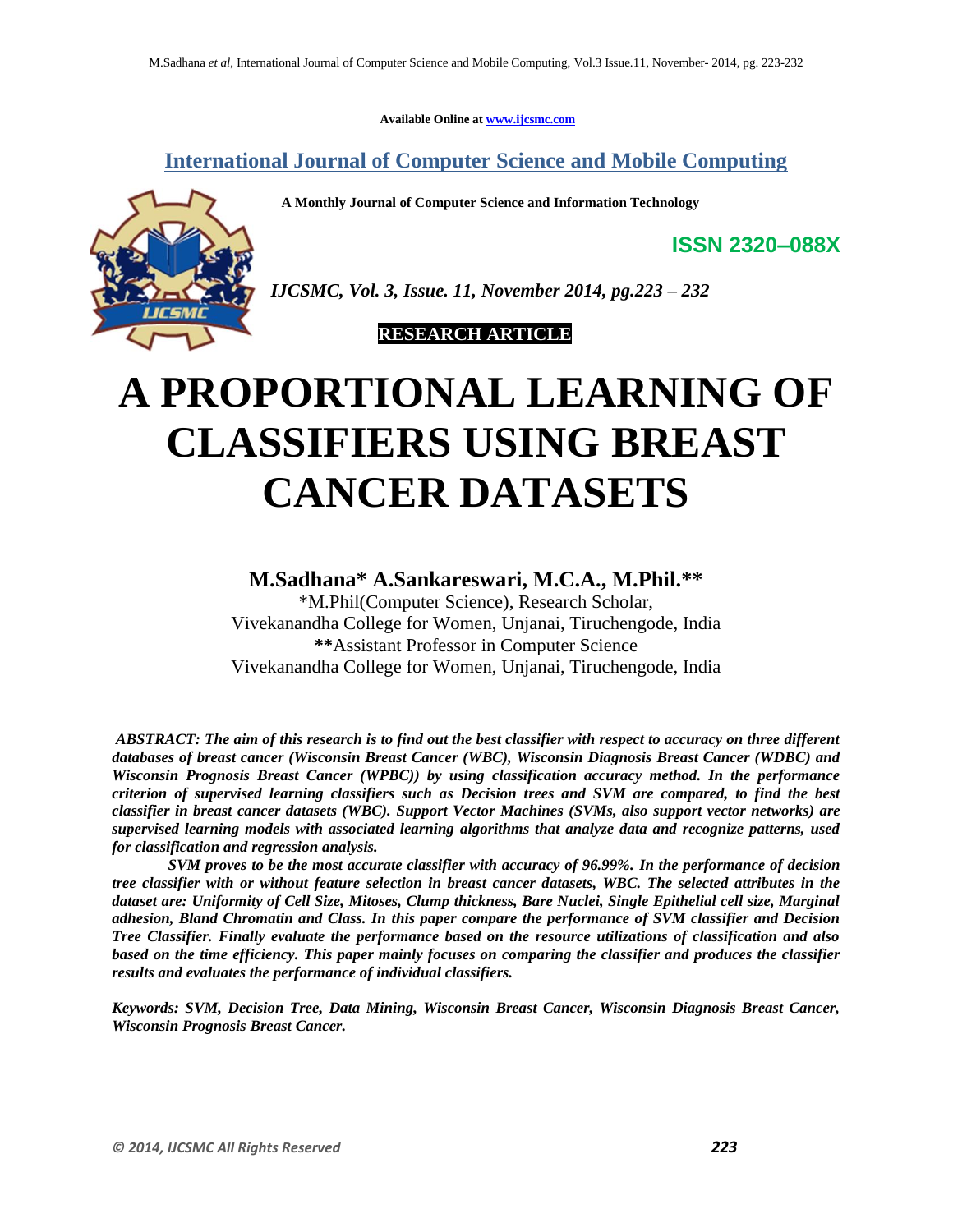#### **1. INTRODUCTION**

Data Mining is defined as extracting the data from large datasets. The main goal of data mining is extracting the information from data sets and transforms it to an understandable structure for future works. The actual data mining task is the automatic analysis of large data sets. It has been classified into cluster analysis (group of records), unusual records (anomaly detection), and dependencies (association rules mining).

Data mining (the analysis step of the "Knowledge Discovery in Databases" process, or KDD), an interdisciplinary subfield of computer science, is the computational process of discovering patterns in large data sets involving methods at the intersection of artificial intelligence, machine learning, statistics, and database systems.

Aside from the raw analysis step, it involves database and data management aspects, data pre-processing, model and inference considerations, interestingness metrics, complexity considerations, post-processing of discovered structures, visualization, and online updating.

Data mining uses information from past data to analyze the outcome of a particular problem or situation that may arise. Data mining works to analyze data stored in data warehouses that are used to store that data is being analyzed. That particular data may come from all parts of business, from the production to the management. Managers also use data mining to decide upon marketing strategies for their product. They can use data to compare and contrast among competitors.

#### **2. OVERVIEW OF BREAST CANCER**

Breast cancer has become the leading cause of death in women in developed countries. The most effective way to reduce breast cancer deaths is detect it earlier. Early diagnosis requires an accurate and reliable diagnosis procedure that allows physicians to distinguish benign breast tumors from malignant ones without going for surgical biopsy. The objective of these predictions is to assign patients to either a "benign" group that is noncancerous or a "malignant" group that is cancerous. The prognosis problem is the long-term outlook for the disease for patients whose cancer has been surgically removed. In this problem a patient is classified as a 'recur' if the disease is observed at some subsequent time to tumor excision and a patient for whom cancer has not recurred and may never recur.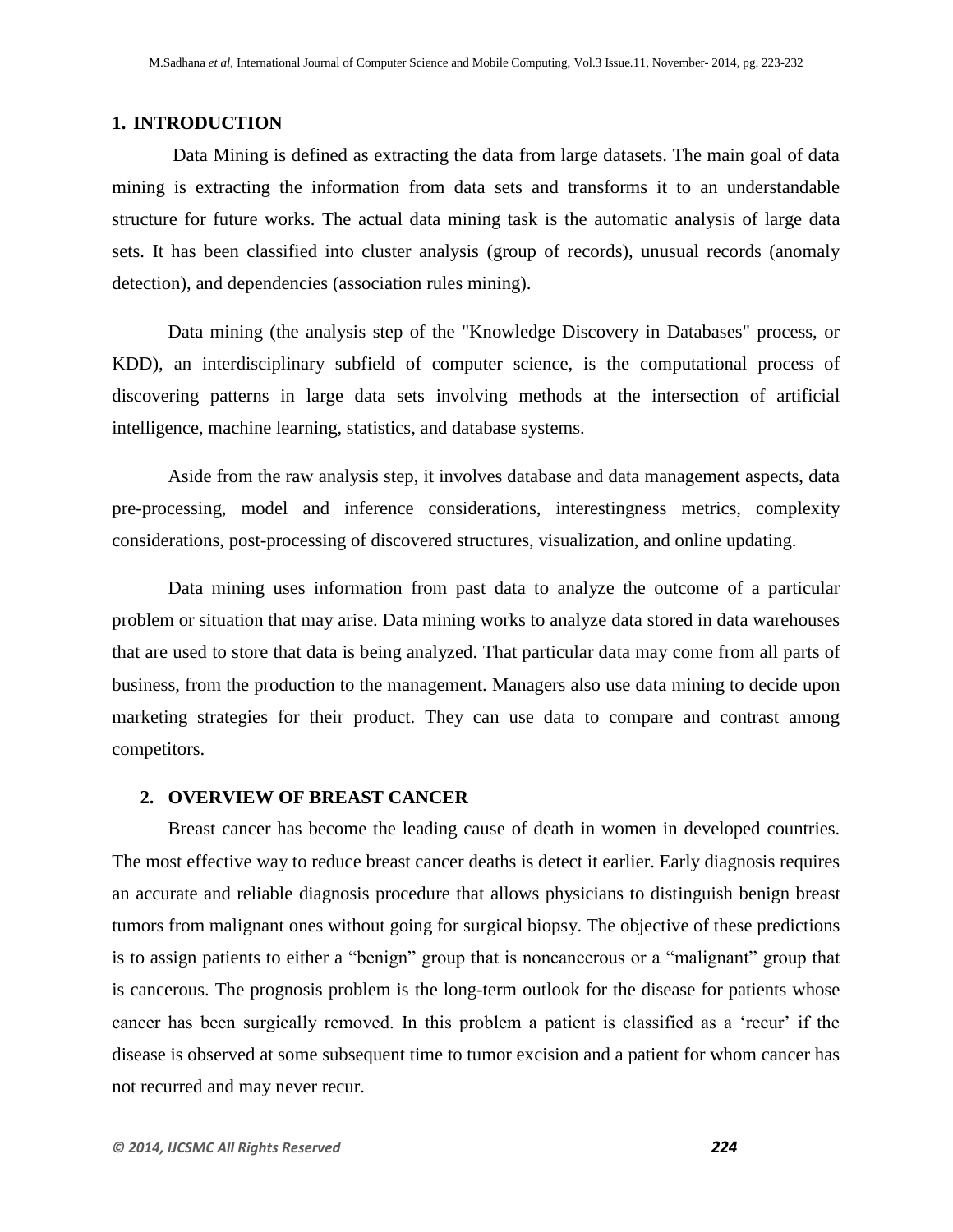

**Fig 1 Breast Cancer Cell**

Thus, breast cancer diagnostic and prognostic problems are mainly in the scope of the widely discussed classification problems. These problems have attracted many researchers in computational intelligence, data mining, and statistics fields.

Cancer research is generally clinical and biological in nature, data driven statistical research has become a common complement. Predicting the outcome of a disease is one of the most interesting and challenging tasks where to develop data mining applications. As the use of computers powered with automated tools, large volumes of medical data are being collected and made available to the medical research groups.

As a result, Knowledge Discovery in Databases (KDD), which includes data mining techniques, has become a popular research tool for medical researchers to identify and exploit patterns and relationships among large number of variables, and made them able to predict the outcome of a disease using the historical cases stored within datasets.

The objective of this study is to summaries various review and technical articles on diagnosis and prognosis of breast cancer. It gives an overview of the current research being carried out on various breast cancer datasets using the data mining techniques to enhance the breast cancer diagnosis and prognosis**.**

#### **3. RELATED WORKS**

Ross Quinlan, Classification, a data mining task is an effective method to classify the data in the process of Knowledge Data Discovery. A Classification method, Decision tree algorithms are widely used in medical field to classify the medical data for diagnosis. Feature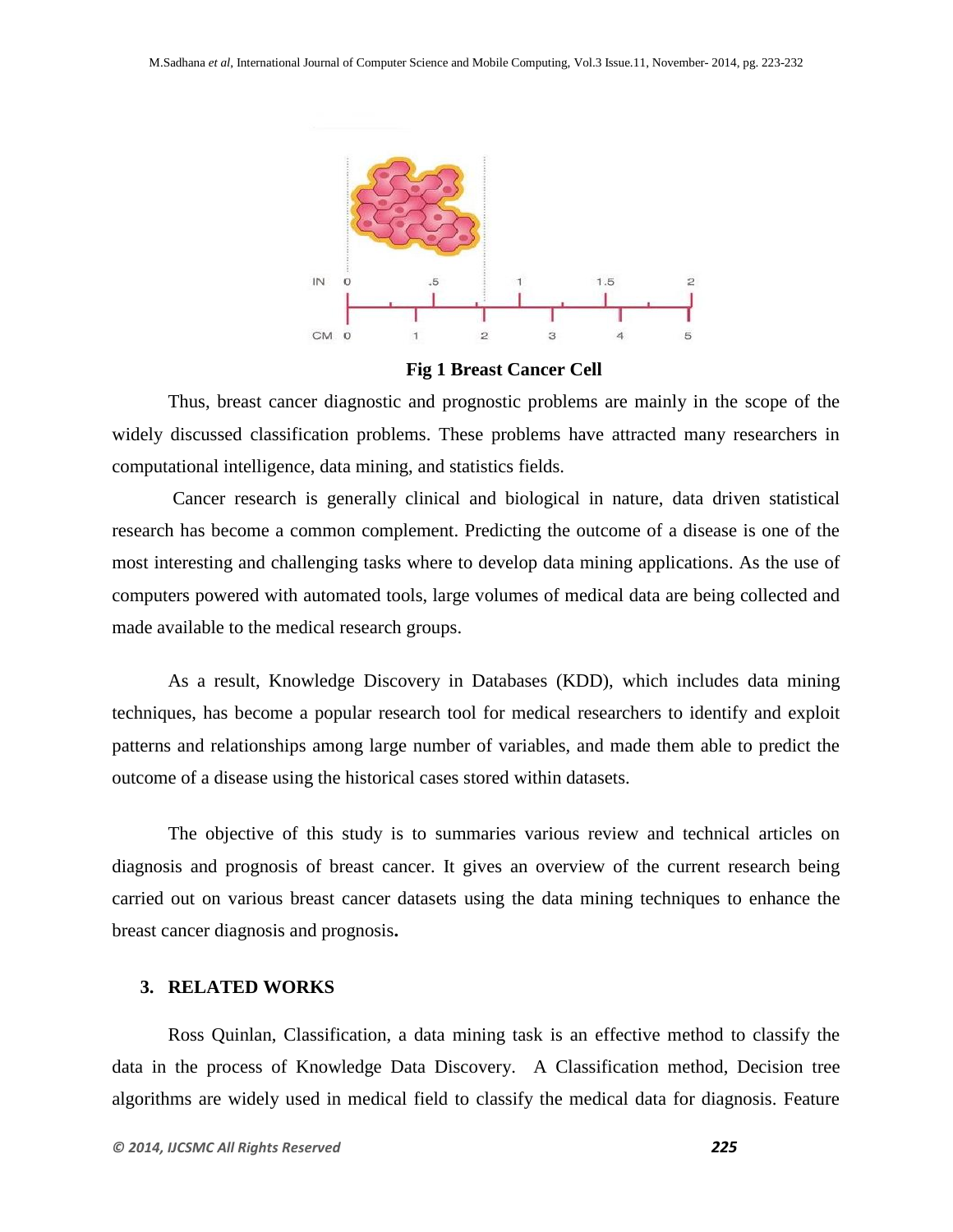Selection increases the accuracy of the Classifier because it eliminates irrelevant attributes. This paper analyzes the performance of Decision tree classifier-CART with and without feature selection in terms of accuracy, time to build a model and size of the tree on various Breast Cancer Datasets. The results show that a particular feature selection using CART has enhanced the classification accuracy of a particular dataset.

Chen, Y., Abraham, A., Yang, B ,Data mining is the process of analyzing large quantities of data and summarizing it into useful information. In medical diagnoses the role of data mining approaches increasing rapidly. Particularly Classification algorithms are very helpful in classifying the data, which is important in decision making process for medical practitioners. Further to enhance the classifier accuracy various preprocessing techniques and ensemble techniques were developed. A hybrid approach, CART classifier with feature selection and bagging technique has been considered to evaluate the performance in terms of accuracy and time for classification of various breast cancer datasets. For medical diagnosis various data mining techniques are available. For classification of medical data employed decision tree algorithm because it produce human readable classification rules which are easy to interpret

#### **4. METHODOLOGY**

#### **4.1 Support Vector Machine**

Support vector machine is very efficient and widely used. SVM classifier is mainly used for finding the decision values between the two datasets. It tests the various datasets. For a given kernel space input data and a linear model are projected and built. It produces several regression models and classifications. A regression model tries to find a continuous function.

The SVM model is a supervised machine learning technique, which is based on the statistical learning theory. It was firstly proposed by Cortes and Vapnik from his original work on structural risk minimization in and modified by Vapnik in. The algorithm of SVM is able to create a complex decision boundary between two classes with good classification ability. When the data are not linearly separable, the algorithm works by mapping the input space to higher dimensional feature space. SVM introduces the concept of "margin" on either side of a hyper plane that separates the two classes. Maximizing the margins and thus creating the largest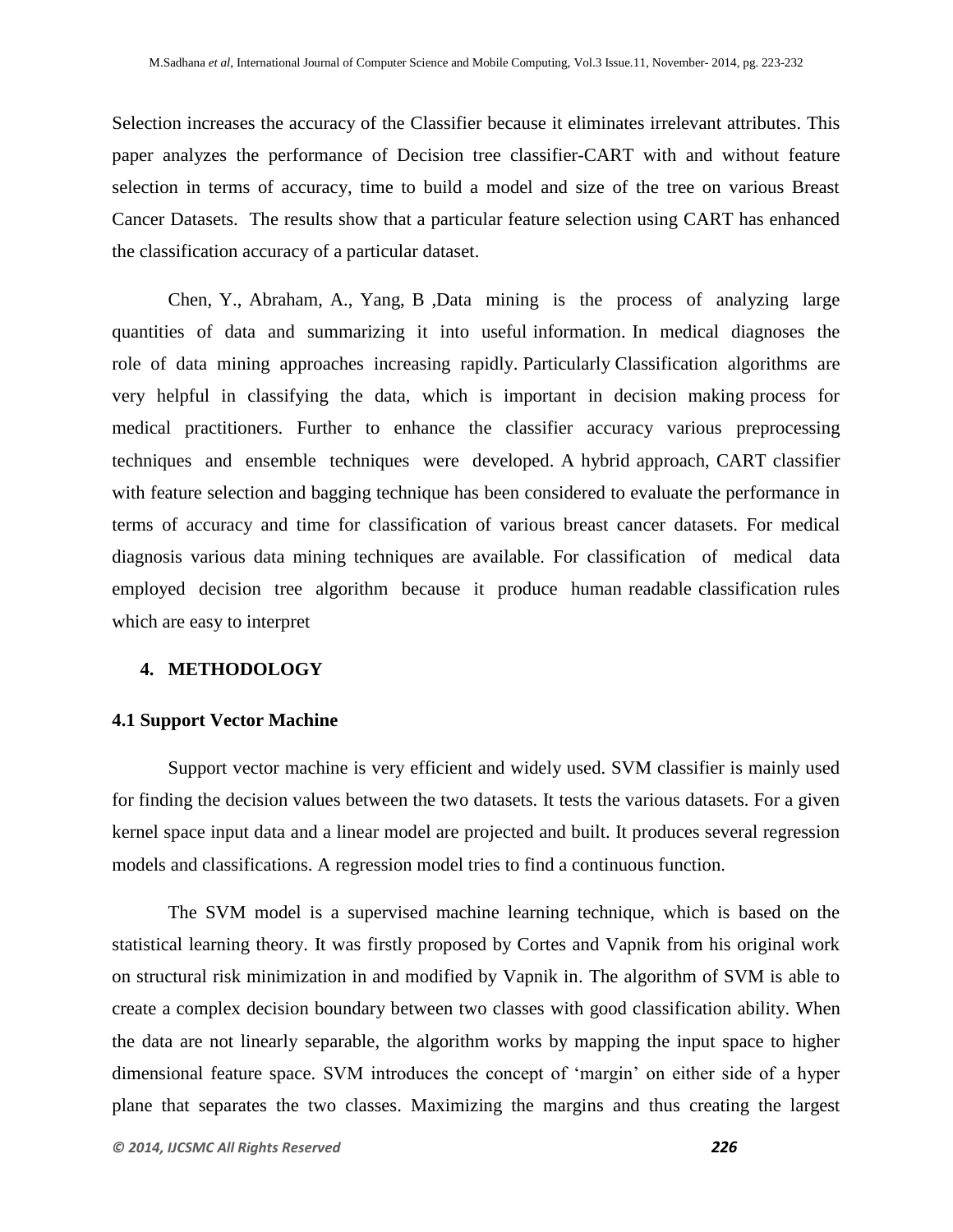possible distance between the separating hyper plane and the samples on either side, is proven to reduce an upper bound on the expected generalization error. SVM may be considered a linear classifier in the feature space. On the other side it becomes a nonlinear classifier as a result of the nonlinear mapping from the input space to the feature one.



**Fig 2 Optimal hyper plane separating the two classes and support vectors.**

## **SVM Algorithm**

**Algorithm:** Generate SVM

**Input:** Training Data, Testing Data

**Output: Decision Value** 

## **Method:**

Step 1: Load Dataset

Step 2: Classify Features (Attributes) based on class labels

Step 3: Estimate Candidate Support Value

While (instances! =null)

Do

Step 4: Support Value=Similarity between each instance in the attribute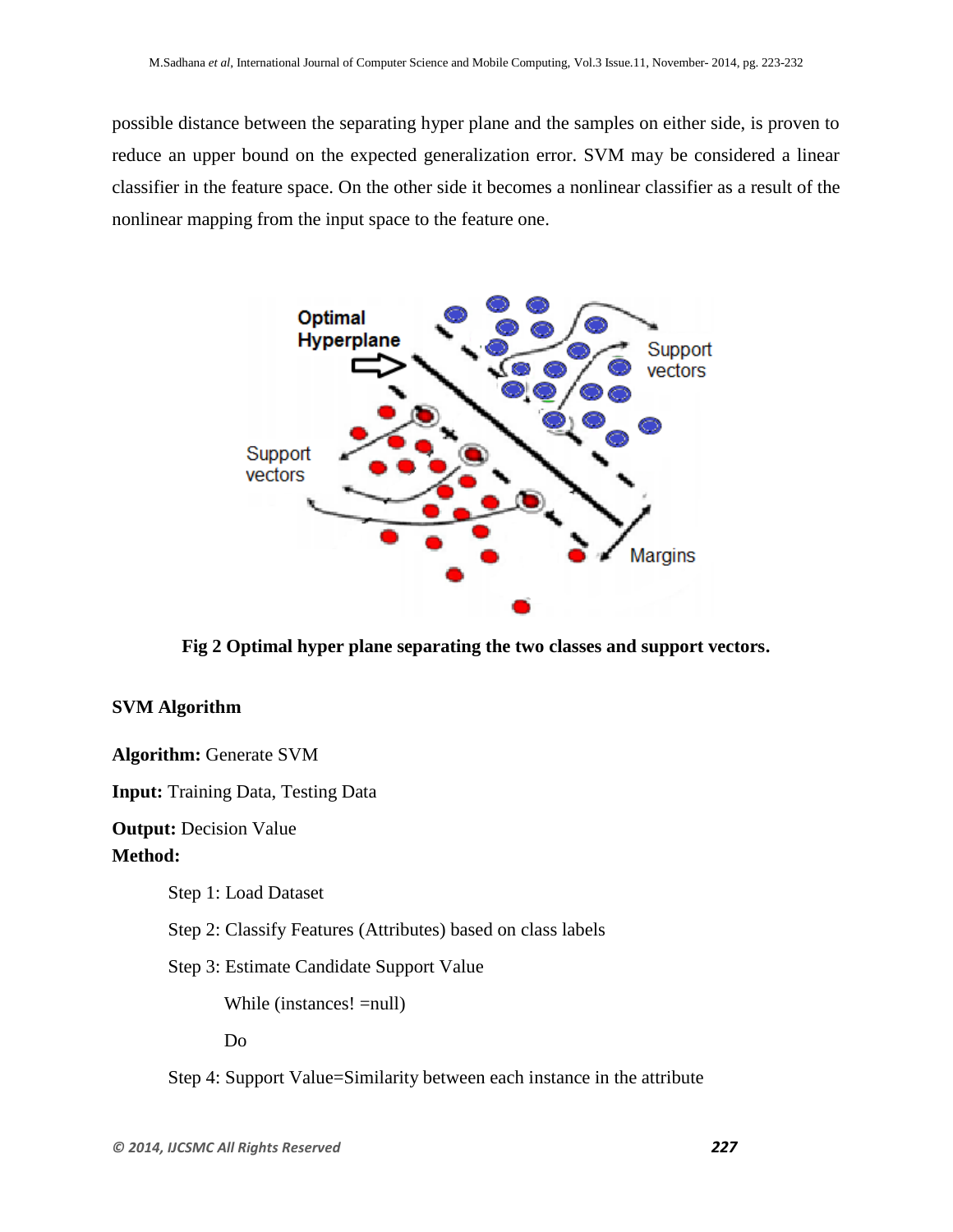Find Total Error Value Step 5: If any instance  $< 0$ Estimate Decision value = Support Value\Total Error Repeat for all points until it will empty End If

#### **4.2 Decision Tree**

A decision tree is a [flowchart-](http://en.wikipedia.org/wiki/Flowchart)like structure in which internal node represents a "test" on an attribute (e.g. whether a coin flip comes up heads or tails), each branch represents the outcome of the test and each leaf node represents a class label (decision taken after computing all attributes). The paths from root to leaf represent classification rules.

In [decision analysis](http://en.wikipedia.org/wiki/Decision_analysis) a decision tree and the closely related [influence diagram](http://en.wikipedia.org/wiki/Influence_diagram) are used as a visual and analytical decision support tool, where the [expected values](http://en.wikipedia.org/wiki/Expected_value) (or [expected utility\)](http://en.wikipedia.org/wiki/Expected_utility) of competing alternatives are calculated.



#### **Fig 3 Decision Tree Model**

Decision tree (DT) provides powerful techniques for classification and prediction. There are several algorithms to build DT model. As the name implies, this model recursively separates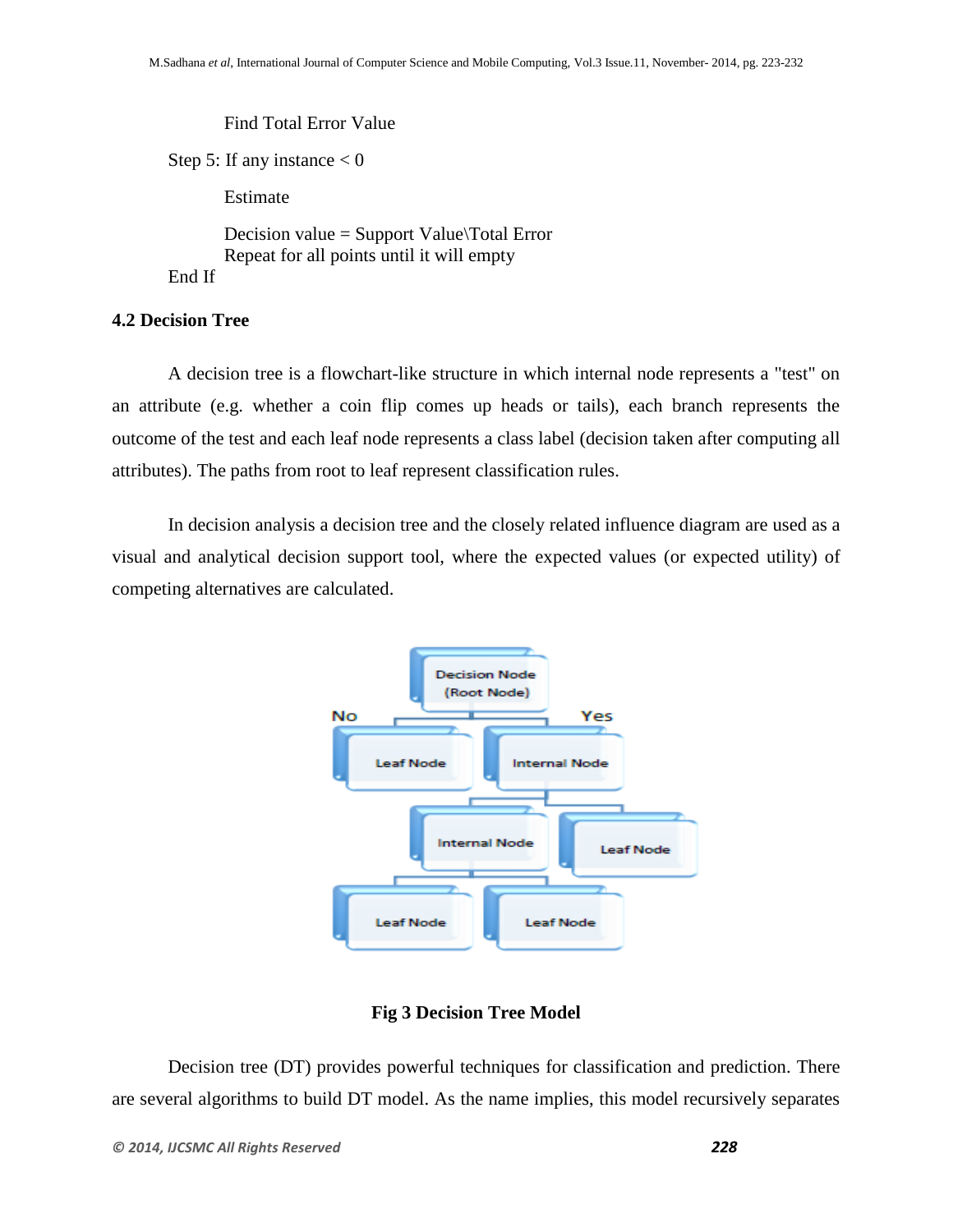data samples into branches to construct a tree structure for the purpose of improving the prediction accuracy. Each tree node is either a leaf node or decision node.

## **Decision Tree Algorithm**

**Algorithm:** Generate a decision tree from the training tuples of data partition D.

## **Input:**

- Data partition D, which is a set of training tuples and their associated class labels;
- Attribute list, the set of candidate attributes;
- Attribute selection method, a procedure to determine the splitting criterion that "best" partitions the data tuples into individual classes. These criterions consist of a splitting attribute and, possibly, either a split point or splitting subset.

## **Output:** A decision tree

## **Method:**

- (1) Create a node N;
- (2) If tuples in D are all of the same class, C then
- (3) Return N as a leaf node labeled with the class C
- (4) If attribute list is empty then
- (5) Return N as a leaf node labeled with the majority class in D
- (6) Apply Attribute selection method (D, attribute list) to find the "best" splitting criterion
- (7) Labelnode N with splitting criterion
- (8) If splitting attribute is discrete-valued and multiway splits allowed then
- (9) Attribute list ← attribute list − splitting attribute
- (10) For each outcome j of splitting criterion
- (11) Let Dj be the set of data tuples in D satisfying outcome j
- (12) If Dj is empty then
- (13) Attach a leaf labeled with the majority class in D to node N
- (14) Else attach the node returned by Generate decision tree (Dj, attribute list) to node N End for
- (15) Return N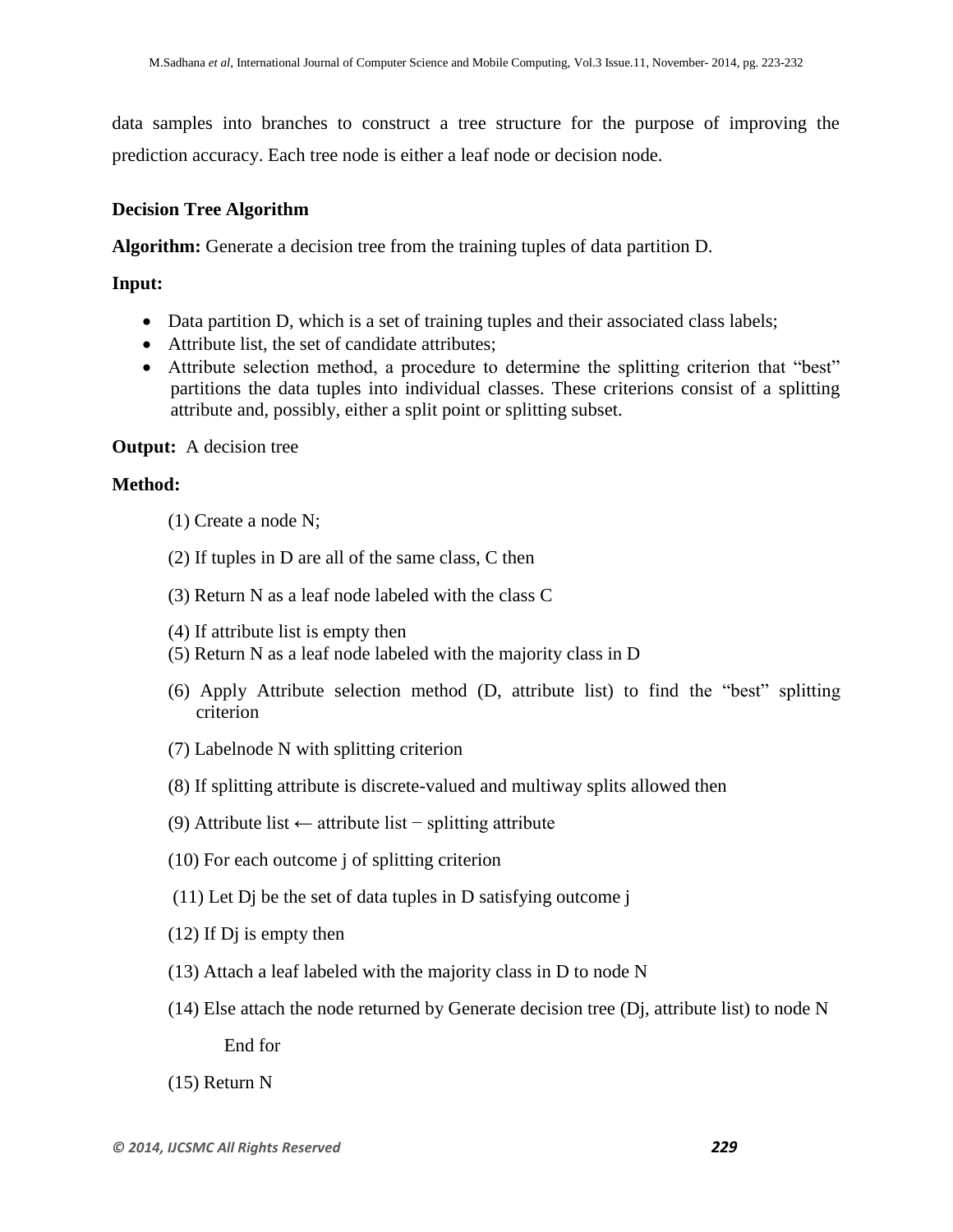## **5. EXPERIMENTAL RESULTS**

## **Dataset Description**

| Data Set                                 | No. of            | No. of           | No. of                      |
|------------------------------------------|-------------------|------------------|-----------------------------|
|                                          | <b>Attributes</b> | <b>Instances</b> | <b>Classes</b>              |
| <b>Wisconsin Breast Cancer</b>           | 11                | 699              | $\overline{2}$              |
| (WBC)                                    |                   |                  |                             |
| <b>Wisconsin Diagnosis Breast Cancer</b> | 11                | 699              | $\mathcal{D}_{\mathcal{A}}$ |
| (WDBC)                                   |                   |                  |                             |
| <b>Wisconsin Prognosis Breast Cancer</b> | 11                | 699              |                             |
| WPBC)                                    |                   |                  |                             |

## **Table 1. Description of the Breast Cancer Data Sets**

The Wisconsin Breast Cancer datasets from the Machine Learning Repository is used, to distinguish malignant (cancerous) from benign (non-cancerous) samples. A brief description of these datasets is presented in the table. Each dataset consists of some classification patterns or instances with a set of numerical features or attributes.

## **Experimental Evaluation for SVM and Decision Tree**

| Classifiers SVM |        | Decision Tree |
|-----------------|--------|---------------|
| Accuracy        | 92.27% | 94.54%        |

## **Table 2. For WBC**

The comparison of accuracies for the two classifiers (SVM, Decision Tree) based on 10 fold cross validation as a test method. The accuracy of SVM(92.27%) is the best classifier and the accuracy obtained by decision tree is better than that produced by SVM.

| Classifiers SVM |        | Decision Tree |
|-----------------|--------|---------------|
| Accuracy        | 84.34% | 85.1%         |

## **Table 3. For WDBC**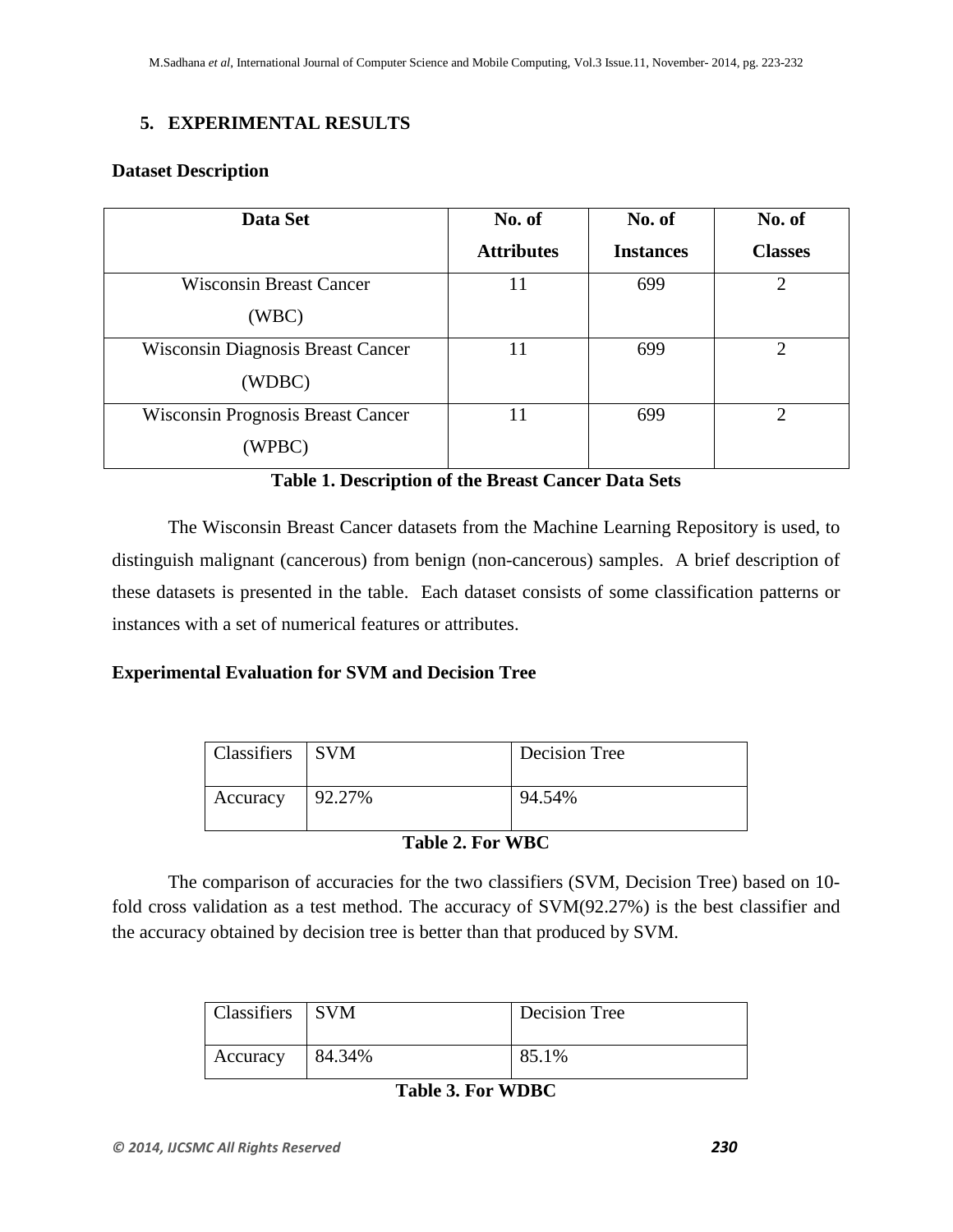The comparison of accuracies for the two classifiers (SVM, Decision Tree) for WDBC based on 10-fold cross validation as a test method. The accuracy of SVM(84.34%) is the best classifier and the accuracy obtained by decision tree is better than that produced by SVM.

| Classifiers SVM |     | Decision Tree |
|-----------------|-----|---------------|
| Accuracy        | 79% | 82%           |

#### **Table 4. For WPBC**

The comparison of accuracies for the two classifiers (SVM, Decision Tree) for WPBC based on 10-fold cross validation as a test method. The accuracy of SVM(79%) is the best classifier and the accuracy obtained by decision tree is better than that produced by SVM.

From the Experimental Results, we identified that Decision tree is better than the SVM classification. Decision tree gives more accuracy when compared with the Existing System.

#### **6. CONCLUSION AND FUTURE WORK**

The classification of breast cancer is a medical application that poses a great challenge for researchers and scientists. The use of learning machine and artificial intelligence techniques has revolutionized the process of diagnosis and prognosis of the breast cancer. The aim of our study is to propose an approach for breast cancer distinguishing between different classes of breast cancer. This approach is based on the Wisconsin Diagnostic and Prognostic Breast Cancer datasets for feature selection, and the classification of different types of breast cancer . In this research, proposed the comparative study of classifiers by using the breast cancers. In this, evaluated the performance of SVM and Decision Tree. We predict the efficiency, accuracy and resource utilizations of classifiers and evaluate and compare the performance levels of classifiers. It evaluates the performance of different classifiers on breast cancer (Wisconsin Breast Cancer (WBC), Wisconsin Diagnosis Breast Cancer (WDBC) and Wisconsin Prognosis Breast Cancer (WPBC)). In future work Linear discriminant analysis (LDA) and the related Fisher's linear discriminant are methods used in statistics, pattern recognition and machine learning to find a linear combination of features which characterizes or separates two or more classes of objects or events. The resulting combination may be used as a linear classifier, or more commonly, for dimensionality reduction before later classification. Consider a set of observations for each sample of an object or event with known class *y*.